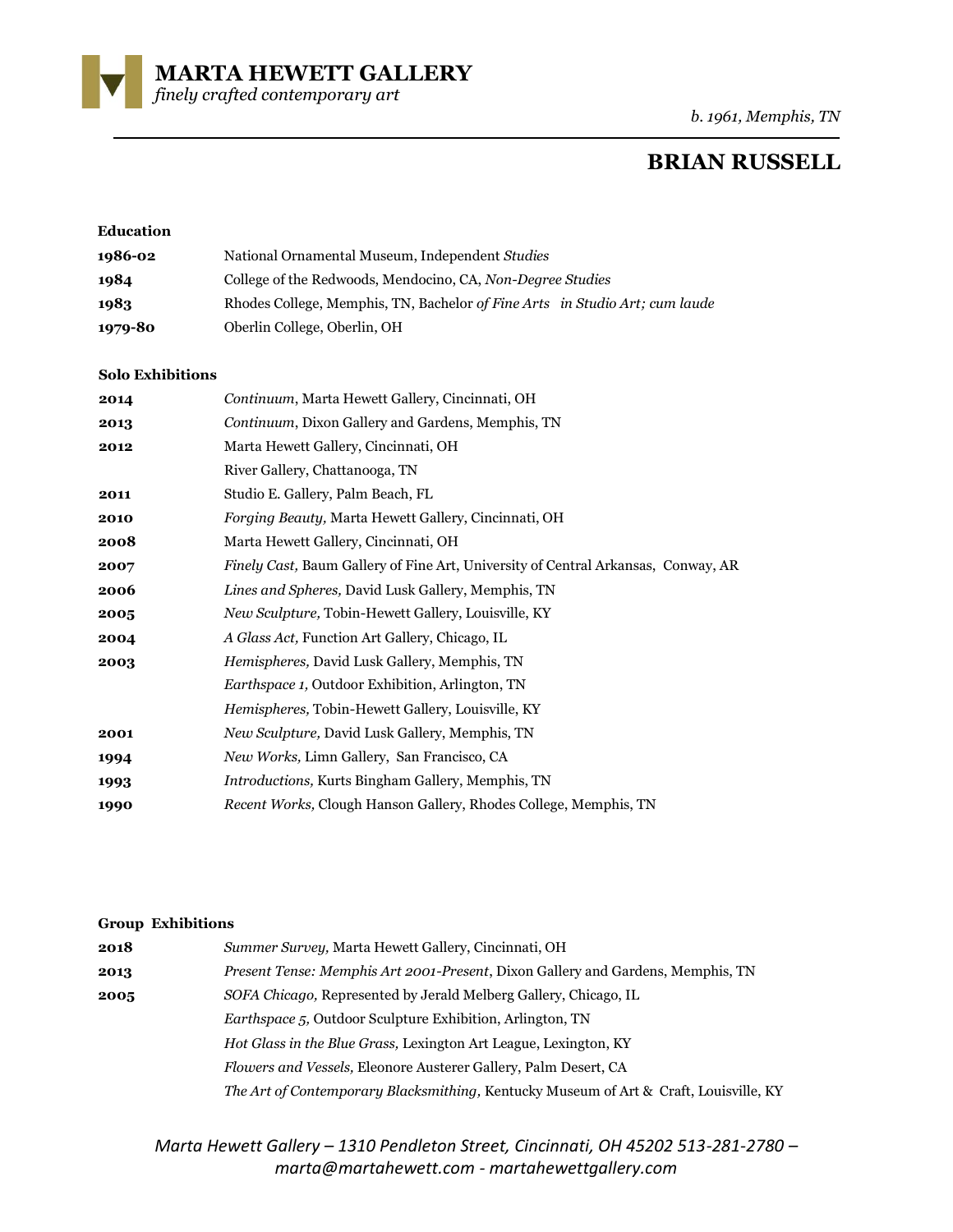| 2004 | Hemispheres and Gestures, Jerald Melberg Gallery, Charlotte, NC                    |
|------|------------------------------------------------------------------------------------|
| 2003 | SOFA Chicago, Represented by Jerald Melberg Gallery, Chicago, IL                   |
|      | New Work, River Gallery, Chattanooga, TN                                           |
|      | ArtForm, Represented by Jerald Malberg Gallery, West Palm Beach, FL                |
| 2002 | Gallery Selections, David Lusk Gallery, Memphis, TN                                |
| 2001 | Best of Tennessee Art Competition, Tennessee State Museum, Nashville, TN           |
| 2000 | New Works, David Lusk Gallery, Memphis, TN                                         |
|      | Made for Use Invitational, National Ornamental Metal Museum, Memphis, TN           |
| 1994 | <i>National Invitational, National Ornamental Metal Museum, Memphis, TN</i>        |
| 1993 | Chicago International New Art Forms Expo, Kurts Bingham Gallery, Memphis, TN       |
| 1992 | Form, Fantasy, Function IV, Kurts Bingham Gallery, Memphis, TN                     |
|      | TACA 1992 Biennial, Memphis Brooks Museum of Art, Nashville, TN                    |
| 1991 | Form, Fantasy, Function III, Kurts Bingham Gallery, Memphis, TN                    |
| 1990 | Selections from the Metals Museum, Schering Plough Corporation, Memphis, TN        |
|      | Life Support, One Market Square, San Francisco, CA                                 |
|      | The Nouveau Tradition, National Ornamental Museum, Memphis, TN                     |
|      | American Craft Council 10 <sup>th</sup> Annual Fundraiser, Christies, New York, NY |
| 1988 | House Jewelry II, National Ornamental Metal Museum, Memphis, TN                    |
| 1984 | <i>Flowers and Art, Dixon Gallery and Gardens, Memphis, TN</i>                     |
|      |                                                                                    |

## **Collections**

| 2014 | The New Britain Museum of American Art, New Britain, CT, Flutterby            |
|------|-------------------------------------------------------------------------------|
| 2012 | <b>HSBC Bank, State of Oatar</b>                                              |
| 2011 | Prince Mansour Bin Abdullah, Riyadh, Saudi Arabia, (fifteen individual works) |
| 2010 | City of Newburyport, Newburyport, MA, Torrential Flight                       |
| 2007 | Dublin Arts Council, Coffman Park, Dublin, OH, Ascension                      |
| 2005 | Piedmont Natural Gas, Charlotte, NC                                           |
|      | Energy Capital Partners, New York, NY                                         |
|      | Cafejian Museum, Minneapolis, MN,                                             |
|      | Marriott Hotels, Hamilton, OH, Torrent                                        |
| 2003 | Tennessee State Museum, Nashville, TN, Hemisphere 22 Sheaf                    |
| 2002 | Rhodes College, Memphis, TN, Cerebral Map                                     |
| 2001 | Tennessee State Museum, Nashville, TN, The Will to Live                       |

#### **Commissions**

| 2015 | Cincinnati Children's, LOC T Reasearch Pavilion, Cincinnati, OH, Transformation |
|------|---------------------------------------------------------------------------------|
| 2014 | The Jewish Federation of Cincinnati, Mayerson Jewish Community Center,          |
|      | Cincinnati, OH, The Legacy Flame                                                |
| 2011 | SAS Business Analytics, Cary, NC, Hemisphere: Deconstruction                    |
|      | Evraz Steel Company, Chicago, IL, Hemisphere: Crucible                          |
| 2010 | Pitt County Memorial Hospital, Greenville, NC, Flight, Quixoctic                |
|      | Fish Story, Napa, CA, Octopus's Garden Fountain                                 |
|      | Trezevant Manor, Memphis, TN, Covey                                             |
|      | Saint Edwards Chapel, Memphis, TN, altar, ambo, font, crucifix                  |
|      | Saint Georges Episcopal Church, Germantown, TN, altar, ambo, font               |

*Marta Hewett Gallery – 1310 Pendleton Street, Cincinnati, OH 45202 513-281-2780 – marta@martahewett.com - martahewettgallery.com*